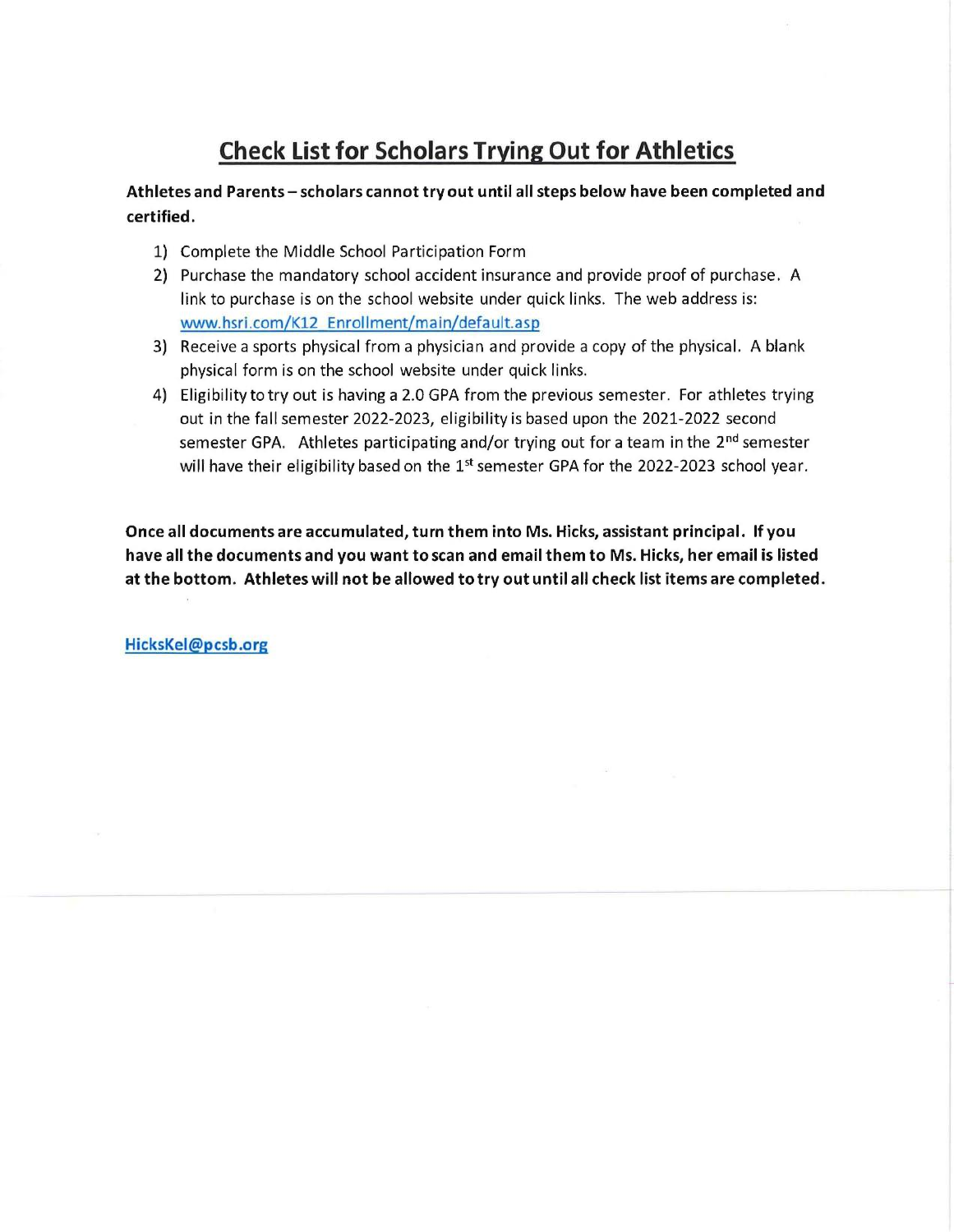

MIDDLE SCHOOL ACTIVITIES PARTICIPATION FOR

HOME EDUCATED STUDENTS MUST BE ASSIGNED TO A SCHOOL THROUGH A FEIC, AND SHOW PROOF OF IMMUNIZATION

\*\*\*\*\*\*NOTICE\*\*\*\*\*\*

| Participation in competitive athletics, including cheerleading, may result in severe injury, including paralysis, or even death! Improvements in<br>equipment, medical treatment and physical conditioning, as well as rule changes, have reduced these risks, but it is impossible to totally eliminate<br>such occurrences from athletics. |                                         |               |              |                                                                                                                                                                   |  |  |  |
|----------------------------------------------------------------------------------------------------------------------------------------------------------------------------------------------------------------------------------------------------------------------------------------------------------------------------------------------|-----------------------------------------|---------------|--------------|-------------------------------------------------------------------------------------------------------------------------------------------------------------------|--|--|--|
| <b>Student Information:</b>                                                                                                                                                                                                                                                                                                                  |                                         |               |              |                                                                                                                                                                   |  |  |  |
| Special Programs<br>A service and A strategies and the state of the state of the state of the state of the state of the state of the state of the state of the state of the state of the state of the state of the state of the state of the state                                                                                           | NAME AS IT APPEARS ON BIRTH CERTIFICATE | <b>GENDER</b> | <b>GRADE</b> | <b>DATE OF BIRTH</b><br>$\mathbf{M}$ . The contraction of the state of the state $\mathbf{M}$ and $\mathbf{M}$ and $\mathbf{M}$ and $\mathbf{M}$ and $\mathbf{M}$ |  |  |  |

Are you an Administrative Transfer (Check One) Yes No Do you have a Special Attendance Permit (Check One) Yes No

| <b>Residence of Parents or Legal</b><br>Guardian:                                                 |                       |                                                                                                                                                                                                                                                                                                                                   |      | since |     |      |
|---------------------------------------------------------------------------------------------------|-----------------------|-----------------------------------------------------------------------------------------------------------------------------------------------------------------------------------------------------------------------------------------------------------------------------------------------------------------------------------|------|-------|-----|------|
|                                                                                                   | <b>Street Address</b> |                                                                                                                                                                                                                                                                                                                                   | City | Month | Day | Year |
| <b>Residence (if Different from</b><br>Parent(s) or Legal Guardian                                |                       |                                                                                                                                                                                                                                                                                                                                   |      |       |     |      |
|                                                                                                   |                       | <b>Street Address</b>                                                                                                                                                                                                                                                                                                             |      | City  |     |      |
| Lived at this address since:                                                                      |                       |                                                                                                                                                                                                                                                                                                                                   |      |       |     |      |
| Name(s) and Relationship of Person(s) you Live with if<br>other than parent(s) or legal quardian: |                       | Month<br>Year<br>Day                                                                                                                                                                                                                                                                                                              |      |       |     |      |
| Insurance                                                                                         |                       | Students participating in voluntary extracurricular athletics and activities, as defined by Pinellas County School Board Policy 8760, must purchase the Mandatory<br>Student Accident Insurance made available by the School District, Purchase of a student accident insurance policy for football covers football and all other |      |       |     |      |

sports and activities requiring mandatory student accident insurance. Purchase of a (non-football) student accident insurance policy covers all (non-football) school related sports and activities requiring mandatory student accident insurance. Insurance may be purchased on-line at www.pcsb.org under the quick link for student accident insurance. Note: This is excess Insurance. It is provided to cover some of the out-of- pocket expenses associated with accidents. It is not intended to replace your primary medical insurance. Any other medical insurance policy will be expected to pay<br>before this excess student accident insurance policy.

#### EMERGENCY MEDICAL TREATMENT PERMISSION AND INFORMATION

I hereby authorize the school to obtain, through a physician of its own choice, any emergency care that may become reasonably necessary for the student listed on this form in the course of athletic activities or travel. Payment of all charges incurred for medical treatment is guaranteed by me or the insurance company providing coverage for the above named student.

1) Allergies and/or special medical problems (list medications carried by student):

Parents or Guardians Must Complete This Section 2) Date of last Tetanus shot 23) Family Physician 2012 12:30 Phone

Parents or Guardians Must Complete This Section

Please attach Physical Evaluation Form and any pertinent medical conditions.

# Student Participation Permission

## \*\*\*\*\*\*PARTICIPATION IN COMPETITIVE ATHLETICS CAN RESULT IN SERIOUS INJURY EVEN DEATH. \*\*\*\*\*\*

I hereby give my consent for the above named student to represent his/her school in school sponsored athletics and activities. I understand the potential risks and that severe injury, including paralysis, or even death may occur. I hereby agree to waive, release and discharge the School and the Pinellas County School Board from any and all liability for any injury or illness of the above named student (s), including death, or for claims of any nature which may result from participating in voluntary school sponsored extracurricular athletics. I agree to indemnify and hold harmless the School and the Pinellas County School Board from claims of any nature including costs, expenses and fees arising out of or as a result of the participant's actions during this activity. This permission includes team travel for local or out-of-town trips.

STATEMENT: do herby certify that I have read both sides of this form and understand the rules contained herein, and that the information supplied is true and accurate to the state of the the state of the information suppli the best of my knowledge. I understand that this student must continue to reside with me to maintain eligibility. I accept the responsibility to inform the school of any future change of this information.

|                                                              | School Attended last year: |      |                             |
|--------------------------------------------------------------|----------------------------|------|-----------------------------|
| Student's Signature                                          |                            |      |                             |
|                                                              |                            |      |                             |
| Signature of Parent/ Guardian                                | Home/work phone            | Date | Relationship to the Student |
|                                                              |                            |      |                             |
| Signature of Parent/ Guardian                                | Home/work phone            | Date | Relationship to the Student |
| If only one Parent/Guardian signature above, explain reason: |                            |      |                             |
| Physical Evamination to be completed by physician)           |                            |      |                             |

 $\mathbf{A}\mathbf{D}\mathbf{D}$  (to be completed by physician). Physical evaluation must be documented on a form provided by the physician or the FHSAA.

Please read both pages of this form before returning it to your school or coach.

Date Purchased